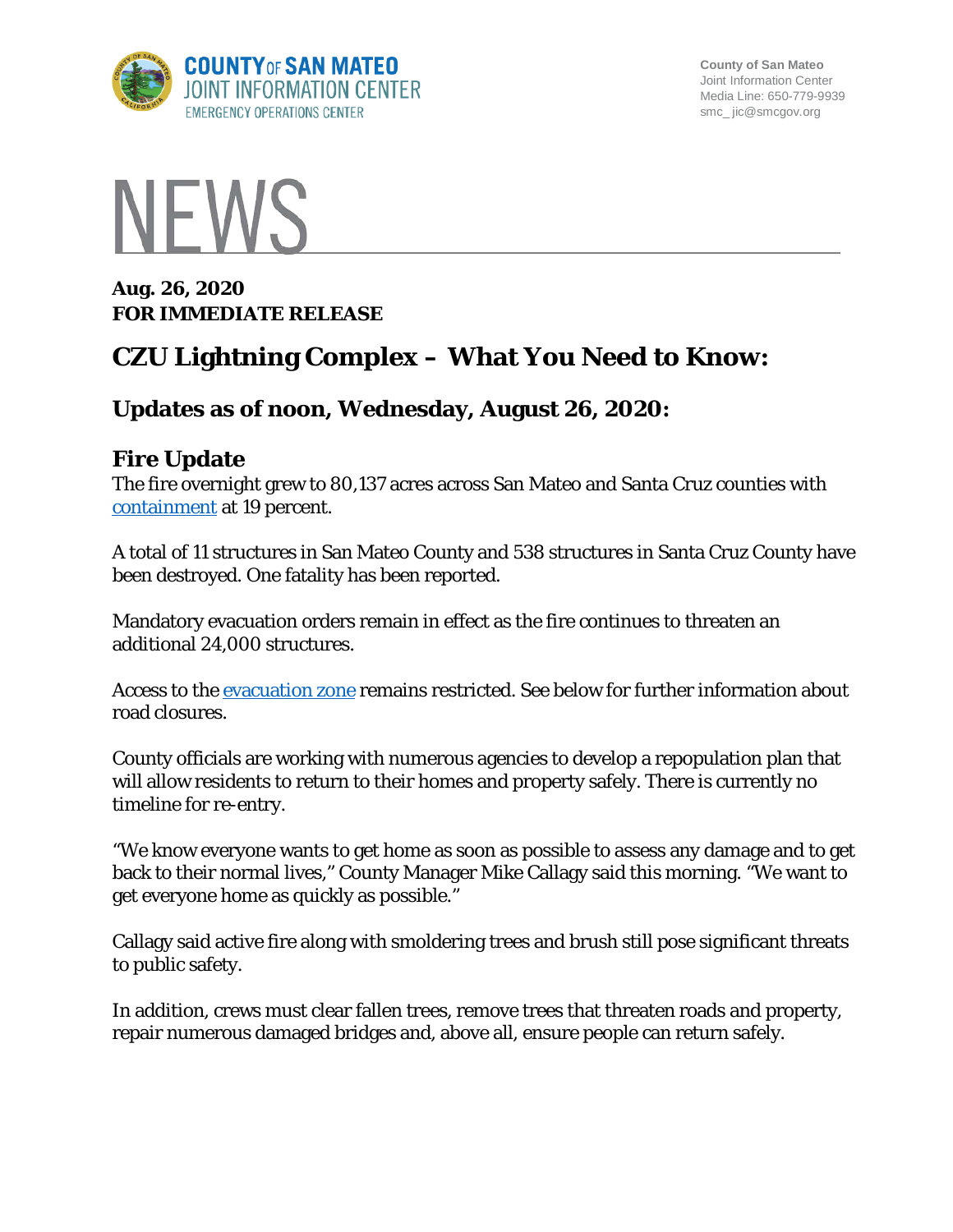"We are moving as fast as we can," Callagy said. "We know people are frustrated. We'll get everyone home as quickly as we can."

*For updates, the public is encouraged to monitor social media accounts and websites from official sources.* 

*A list of information resources is posted at the end of this notice.*

## **Wildfire Survivors Can Register With FEMA for Assistance**

Residents impacted by the CZU Lightning Complex fires may be eligible for assistance from the Federal Emergency Management Agency through disasterassistance.gov.

Grants may help eligible survivors with financial assistance that includes rent, home repair, home replacement and other disaster-related needs such as childcare, medical and dental expenses.

People who suffered losses from the fires should contact their insurance companies first. Insurance delivers the majority of financial help in disasters. For losses not covered by insurance, people can register for disaster assistance in three ways: online through disasterassistance.gov, by using the FEMA App or by calling 800-621-3362.

Registrations and inspections can be done remotely, keeping survivors safe.

Learn more about the process and how to apply by visiting the California Office of [Emergency Services website.](http://www.oesnews.com/register-with-fema0820/)

### **Baby, School Supply Donations Available in HMB**

Due to the overwhelming generosity of our community, donated diapers, baby formula and school supplies for those impacted by the fire are available at the evacuation center established at Half Moon Bay High School, 1 Lewis Foster Drive, Half Moon Bay, 94019.

Hours are 8 a.m. to 10 p.m. until further notice.

### **Financial Donations**

Please consider donating financially to assist those impacted by the fires to the American [Red Cross,](https://www.redcross.org/local/california/northern-california-coastal/about-us/locations/bay-area.html) [Puente de la Costa Sur](https://donatenow.networkforgood.org/puente) or a charity of your choice.

### **San Mateo County Event Center Evacuation Center Closed**

As of this morning, the evacuation center established at the San Mateo County Event Center in San Mateo has closed. The County's Human Services Agency along with community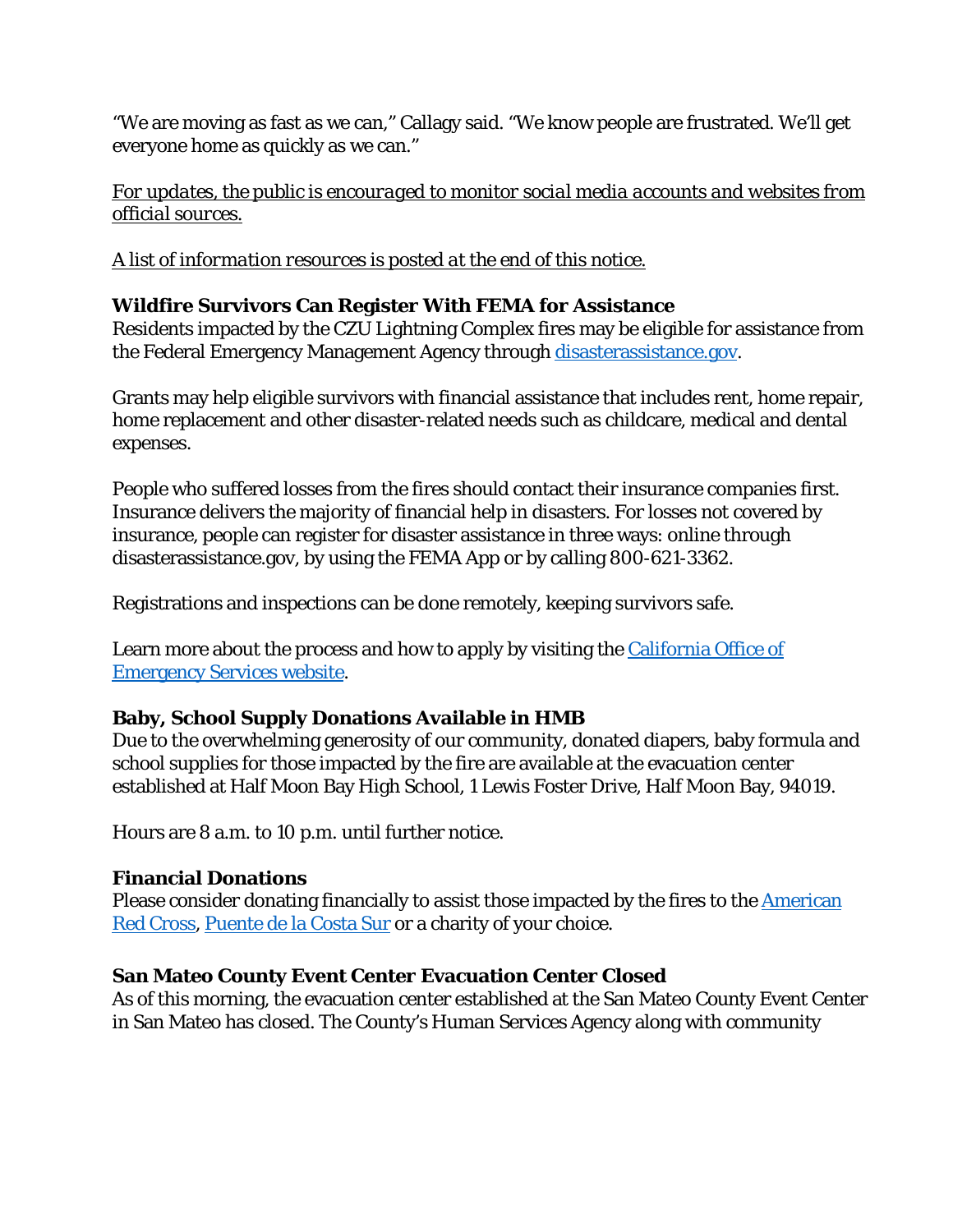partners is providing temporary housing for individuals and families displaced by the fire who have no alternatives.

The evacuation center at Half Moon Bay High School remains open and available to displaced residents until further notice.

#### **Support for Animal Evacuees**

Numerous groups have worked to evacuate animals large and small from the fire zone.

To help feed and support animals evacuated by the San Mateo County Large Animal Evacuation Group, go to [www.smclaeg.org](http://www.smclaeg.org/) and click on the Volunteer Now button.

The Mounted Patrol Foundation is a  $501(c)(3)$  that supports this effort, and will match contributions to the SMCLAEG up to \$10,000. Donations are tax-deductible to the amount permitted by law and may be made via check or PayPal.

More information is available at <http://www.mountedpatrolfoundation.org/DonateNow.htm>

Checks may be sent to: Mounted Patrol Foundation ATTN: SMCLAEG 521 Kings Mountain Road Woodside, CA 94062-4209

Make a notation on your check that this is for SMCLAEG.

Peninsula Humane Society is accepting donations of pet food, cat litter and newspapers at their Coyote Point Shelter location at 12 Airport Blvd, San Mateo, CA 94401 and financial donations online at<https://phs-spca.org/donateonline/>

To donate to the Cow Palace Livestock Evacuation Center, visit [www.cowpalace.com](http://www.cowpalace.com/) for a list of needs.

Donate feed and supplies to support the large animal evacuees at HMB Feed & Fuel, 331 Main St., Half Moon Bay, 650-726-4814. Financial donations can be made online at [https://smclaeg.org](https://smclaeg.org/)

A total of 1,585 large animals have been evacuated by the San Mateo County Large Animal Group and Peninsula Human Society. This includes the following: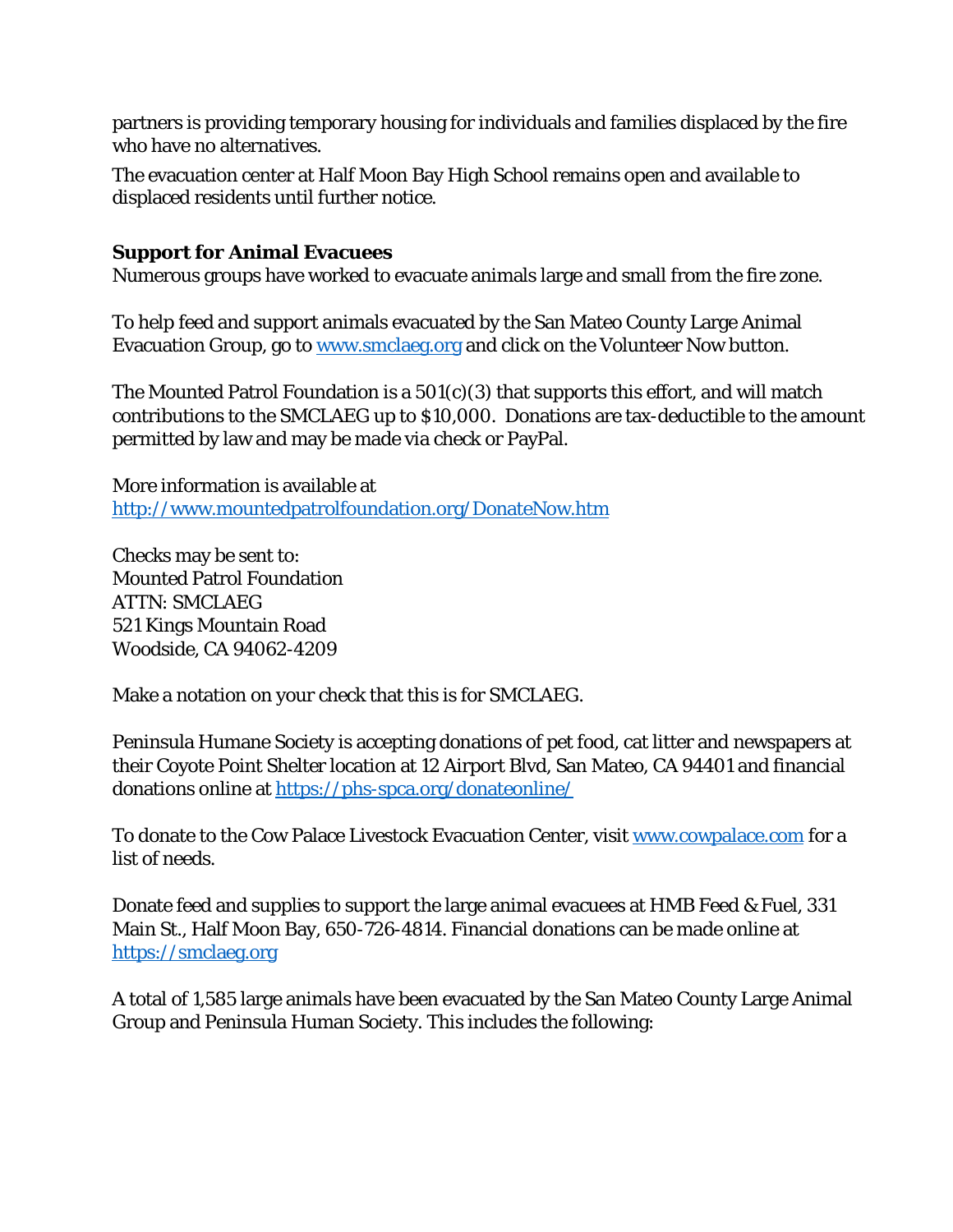- 314 horses
- 10 miniature horses
- 1 Clydesdale horse
- 1 Shire horse
- $\cdot$  101 pigs
- 7 steers
- 1 pony
- 518 cattle
- 1 Scottish Highland cow
- 9 donkeys (includes 3 wild donkeys)
- 6 miniature donkeys
- 3 pot belly pigs
- 81 sheep
- 6 llamas
- 2 alpacas
- 1 camel (willy)
- 97 goats
- 15 ducks
- 300 turkeys
- 25 chickens
- 4 chicks
- 8 peacocks

#### **Road Closures in San Mateo County**

The following roads are closed due to the fire. Please do not go to roadblocks to attempt to access the evacuation zone.

Pescadero Creek Road between Alpine and Cloverdale roads. Cloverdale Road between Pescadero Creek and Gazos Creek roads. Whitehouse Canyon Road at Highway 1. Portola Heights Road at Skyline Boulevard. Highway 1 at Rossi Road. Highway 1 at Ano Nuevo State Park.

#### **Additional Information and Resources:**

To find the most current evacuation map, go to<https://arcg.is/PSSv10>

Sign up for CalFire email updates at<https://tinyurl.com/czulightning>

Stay up-to date on air conditions at<https://www.airnow.gov/>